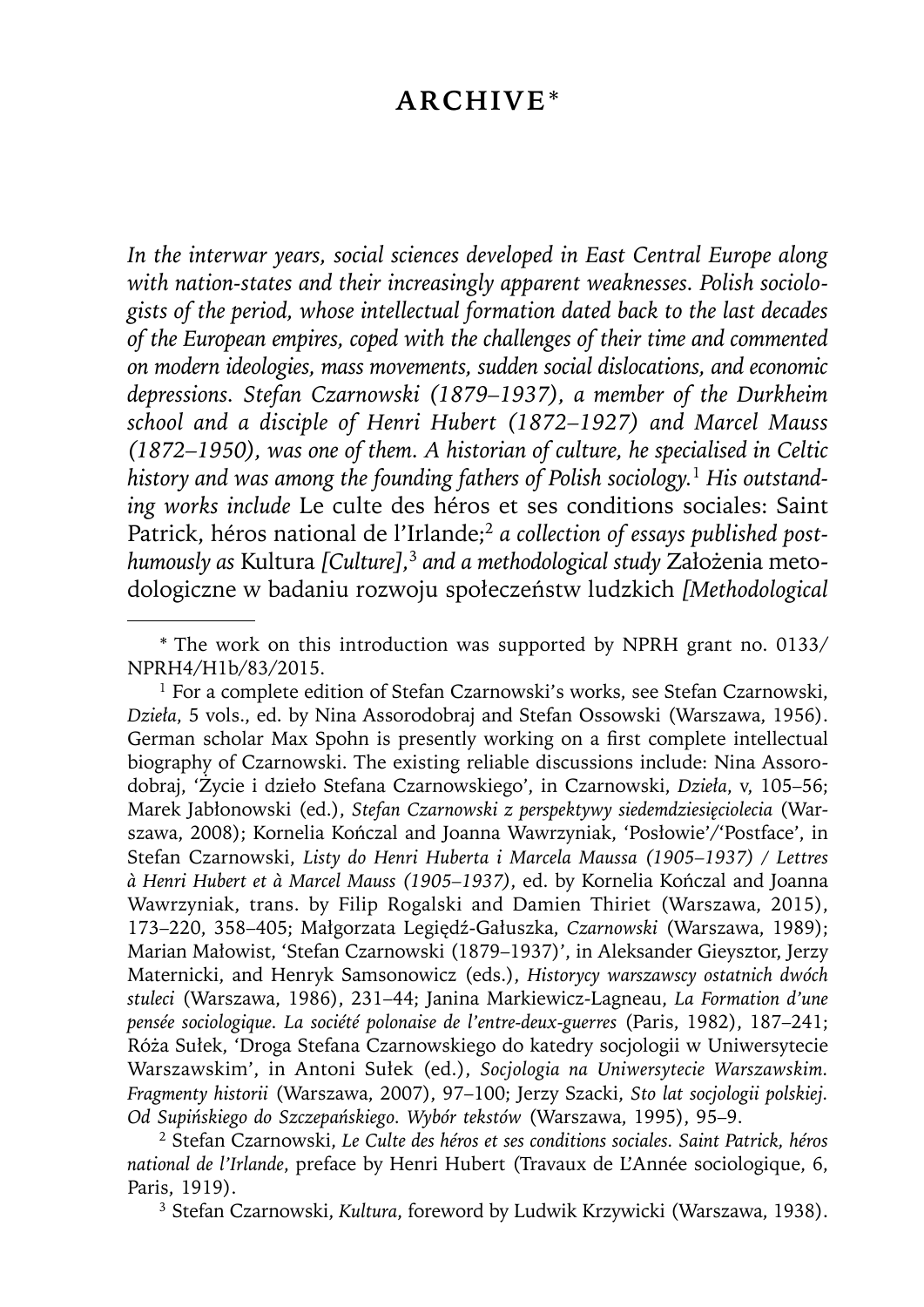*assumptions behind research into the development of human societies], which was a part of his never-finished book on general sociology.<sup>4</sup> The interwar years saw Czarnowski lecture at the Higher School of Warfare, the Free Polish University, and the Conservatory of Music before he was offered, in 1930, the chair of History of Culture at the University of Warsaw (renamed since 1934 as the chair of Sociology and History of Culture). As was the case with a number of his colleagues, Czarnowski for most of his life willingly assumed the role of a public intellectual, publishing essays or commentaries in* Tygodnik Polski *(1911–12) and, after the Second World War, in* Kurier Polski *and*  Robotnik *(to name but two). His involvement in public affairs directly inspired his article on 'Redundant People in the Service of Violence' (1935), a translation of which is published in this issue.*

*Admittedly, the evolution of Czarnowski's own political views was quite thorough. Connected as a young man with the Association of the Polish Youth 'ZET' (National Democracy's youth organisation), he subsequently joined a 'Secesja' group which in 1911 left the ranks of the National Democrats as a token of protest against Roman Dmowski's pro-Russian policy. During the Great War, Czarnowski supported the political line pursued by Władysław Sikorski and the Austrian-affiliated wing of the Polish Legions,* with which he served as a recruitment officer. During the Polish-Bolshevik war, *he commanded a Polish infantry unit and, in this capacity, took part in heavy combat operations in Ukraine. In the 1920s, disillusioned with the political situation of the time, he declared himself a resolute opponent of National Democracy; yet, he was not an adherent of Józef Piłsudski's politics – particularly regarding the Coup of May 1926 and the Sanacja regime.*<sup>5</sup> *As he wrote in September 1928 to Marcel Mauss, "Mussolini and Primo de Rivera would*  have been enough for me. The atmosphere in Poland is becoming stifling."<sup>6</sup>

*In 1929, Czarnowski joined the Polish Socialist Party (PPS). While he never before had been on close terms with this organisation, he did this as a gesture of support for the parliamentary opposition when their confrontation with the government camp had grown more and more strained. All the same, his views became radical after the arrests and trial of members of the center-left opposition in 1930–2, the pacification actions against the* 

<sup>4</sup> Stefan Czarnowski, 'Założenia metodologiczne w badaniu rozwoju społeczeństw ludzkich', in *Dzieła*, ii, 197–221.

<sup>5</sup> Tomasz Nałęcz, 'Jeden z pokolenia niepokornych', in Jabłonowski (ed.), *Stefan Czarnowski*, 57, 59.

<sup>6 [</sup>Letter to Marcel Mauss, 11 Sept. 1928], in Czarnowski, *Listy*, 150.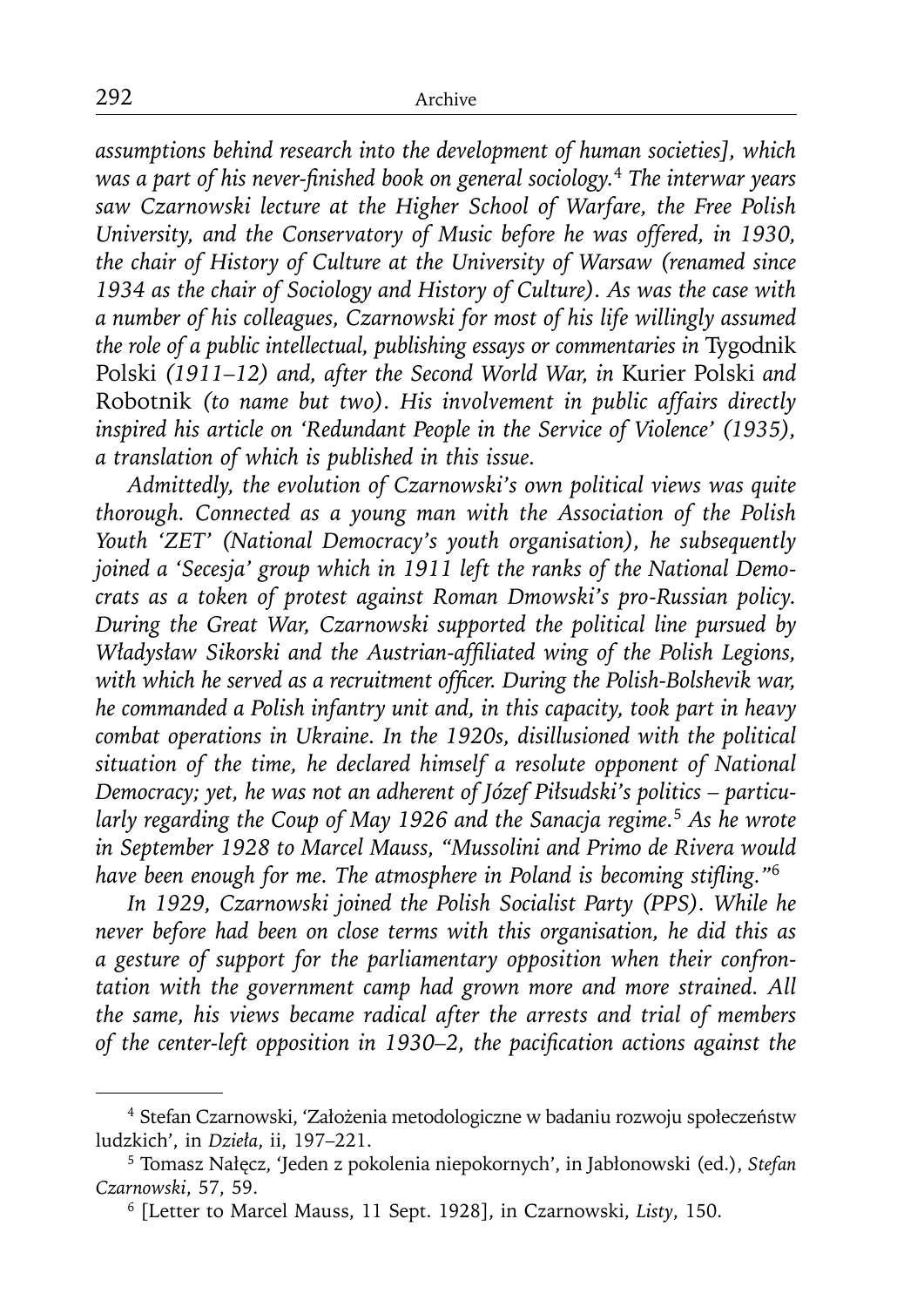*Ukrainian minority (1930), and Hitler's coming to power in Germany; other reasons for his radicalization included the rise of anti-Semitic attitudes in*  public life and, above all, the Great Depression that lasted in Poland until *1935.*<sup>7</sup> *Czarnowski quit the PPS ranks in 1931 and explained his reasoning in an 'Open Letter' published in an occasional leaflet Robotnik Socjalista ['The Socialist Worker'] in February 1932. There he criticised the democratic and parliamentary ideals of the Party, arguing that its policy only favoured the bourgeoisie, who sought "a system in which the working masses would be completely dependent upon the possessing classes: namely, Fascism." According to Czarnowski "Economic nationalism generates favourable conditions for [fascism's] development: the bourgeoisie have the inflexible will to bring it about. … Should the proletariat be entertained merely with ballot pranks and arbitration procedures; should they continuously be rocked to sleep by the opportunistic policies of the Second International – then, what is threatening them is an awakening in fetters from which they will not get liberated for a whole century."*<sup>8</sup>

*Hence, the communist movement was for Czarnowski a real option against fascism. He kept in touch with members of the Communist Party of Poland (KPP), though the nature of his association with this organisation has remained unclear.*<sup>9</sup> *In June 1933, he took part in a European Anti-Fascist Congress in Paris. Also, he pledged support for forming a people's front to resist the radical rightist parties on their way to seize power, a policy proposed by the Seventh Congress of the Communist International.*10 *His relationship with the communists was facilitated by a reorientation of his scholarly outlook: he had made Marxism part of his own research method. At Warsaw University, he acted as a mentor to the 'socialist youth' group, alongside his activities as promoter of student research on the conditions of labour and life among the young generation in Poland. Outside the University, he lectured for printers and workers,*<sup>11</sup> *and he established contacts with left-wing teachers as a co-founder of the Society for Democratic Education 'Nowe Tory' ('New Track'), a tutor of graduation theses with the State Institute of Teachers, and a member of the Polish Teachers' Association. He was, moreover, among the founders of* Głos Współczesny, *a magazine for teachers who sympathised with the people's* 

<sup>7</sup> Nałęcz, 'Jeden z pokolenia niepokornych', 60–2; Sułek, 'Droga Stefana Czarnowskiego', 78–80.

<sup>8</sup> Stefan Czarnowski, 'List otwarty', in *Dzieła*, v, 53–4.

<sup>9</sup> Nałęcz, 'Jeden z pokolenia niepokornych', 64–5.

<sup>10</sup>*Ibidem*.

<sup>11</sup> Sułek, 'Droga Stefana Czarnowskiego', 79.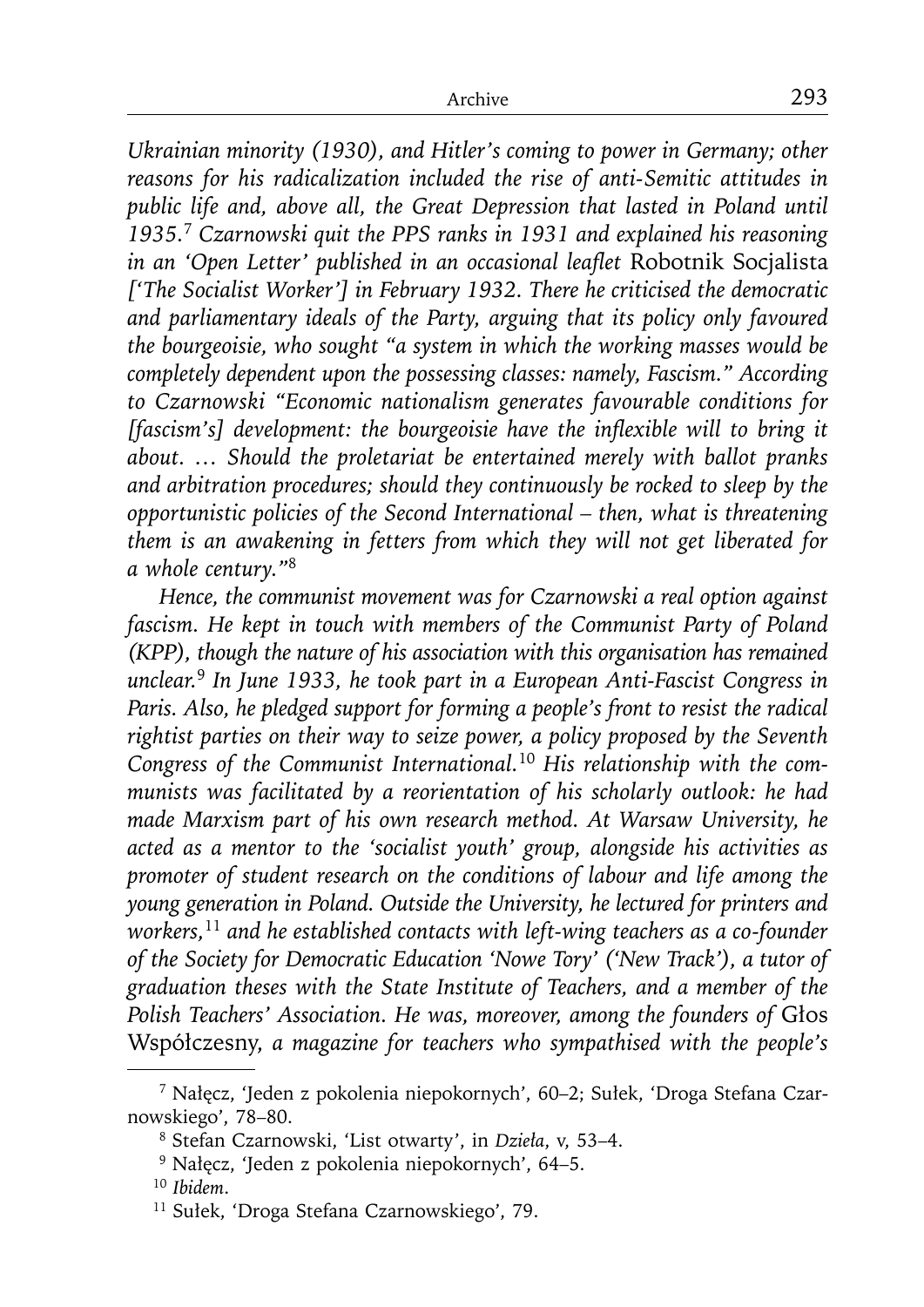*front. It was in this periodical that his essay on 'redundant people' [original title,* Ludzie zbędni w służbie przemocy*] was originally published.*<sup>12</sup>

*In his essay, Czarnowski applied a comparative method typical of his academic outlook, inspired by his former collaboration with Henri Hubert. Rather than for the sake of flaunting erudition, the essay referred to various historical examples in order to derive a universal societal phenomenon on the basis of those examples. Czarnowski argued for the general existence*  of groups who were not firmly anchored in the social structure and were easy *to mobilise for violent actions. Then he made a reference to the situation of his contemporary Poland in order to demonstrate how dangerous the jobless people were for public life – in his opinion, they were easy meat for the radical Right.*

*The threat of fascism, intertwined with the effects of the Great Depression,*  was, according to Czarnowski, reinforced in Poland owing to specific institu*tional solutions. The essay's important subtext was his reaction to the reforms in the sectors of insurance and education, which were intensely disputed at the*  time. The social insurance law adopted in 1933 unified the formerly diverse *legislation of Russia, Germany (Prussia) and Austria, into a consistent legal regime. Yet, this 'consolidating law' was enacted when the economic crunch was at its hardest. Insurance against unemployment among industrial workers was not covered by the act, probably for fear of financial incapacity in the responsible insurance institution. The measures undertaken in view of alleviating the effects of unemployment were designed as a separate instrument of*  governmental administration and were still covered by separate and insufficient *legislation passed in 1924:*<sup>13</sup> *a solution that outraged Czarnowski. As part of his comment, he found that "the average unemployed person considers him or herself a regular member of society … as long as one receives an allowance not as alms but as an entitlement".*

*Educational reform was the other issue that triggered emotional reactions among the leftists. Launched in 1919, compulsory schooling regulation introduced an obligatory seven-grade common (primary) school for children aged seven to fourteen. Although the decree was meant to be gradually implemented,* 

<sup>12</sup> *Głos Współczesny* was issued only in 1935; cf. Bronisław Ługowski and Eugeniusz Rudziński, *Polska lewica społeczna wobec oświaty w latach 1919–1939. Wybór materiałów* (Warszawa, 1960), 478.

<sup>13</sup> Jan Nowacki, 'Ubezpieczenie na wypadek braku pracy', in *Rozwój ubezpieczeń społecznych w Polsce* (Wrocław, 1991), 151–5; Antoni Malaka, 'Ustawa scaleniowa – okoliczności jej uchwalenia i znaczenie dla rozwoju ubezpieczenia społecznego', in *Ubezpieczenie społeczne dawniej i dziś. W 80-lecie uchwalenia ustawy o ubezpieczeniu społecznym* (Wrocław, 2013), 7–24.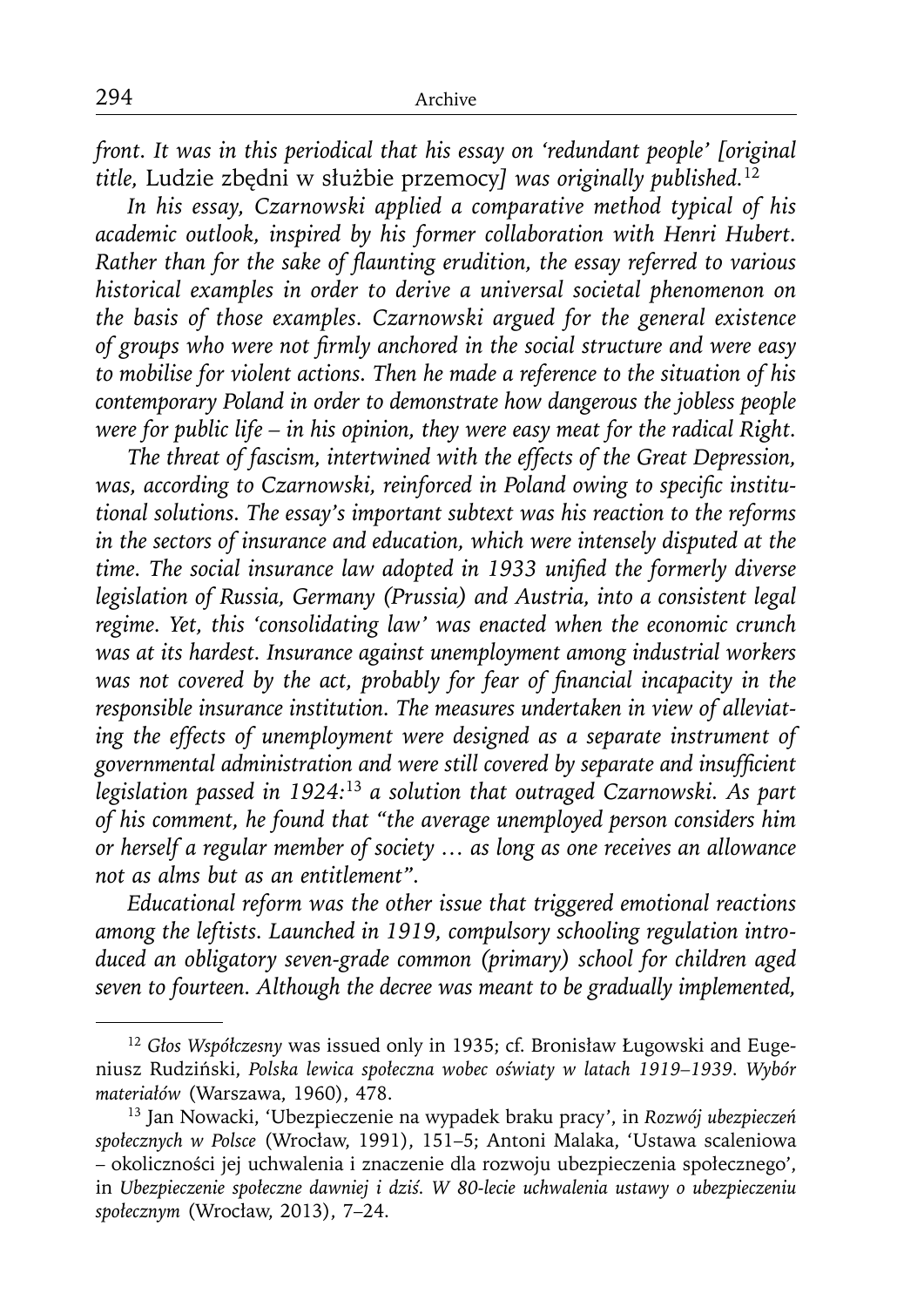the situation in the field of education remained diverse throughout the two *interwar decades. In developed western provinces, primary teaching covered almost all of the children; more than a half were covered in the central voivodeships; and only a third in the eastern regions of Poland. In the countryside, one-teacher schools, unable to meet the general curricula requirements, were not a rarity. The reform of the school system which was introduced in 1932 preserved the seven-year compulsory education system and the organisational and curricula diversity of primary schools was legally sanctioned. Paid education at the secondary and tertiary levels was retained. As a result, the differences*  between rural and urban environments, and between the indigent and affluent strata of society, were becoming calcified. Graduation from a rural school *basically opened no access to higher levels of education. In urban areas, access to secondary schools was conditional upon the parents' income. The extensive rural economy, where child labour was common, and a shortage of teachers*  and classrooms caused significant numbers of children (in excess of 900,000 *as of 1934/5) not to meet the compulsory education requirement. The bill proposed mechanisms to enhance the standard of vocational education, but in Czarnowski's opinion, this implied a threat that hosts of the undereducated youth would enter the labour market and public life.*<sup>14</sup>

*The subsequent issue of* Głos Współczesny *published Czarnowski's essay on 'Anti-Semitic riots at universities', which, in a sense, followed up on the 'redundant people' article. Here, the author responded to violent acts committed against Jews by the National Radical Camp (ONR), and protested against a passive attitude towards those actions displayed by a large number of faculty members. Czarnowski pointed out that 'staff managers' of the fascist movement were being recruited among Polish students: "The thing is, the officials, teachers, barristers, and physicians-to-be are meant to be 'nationalists'", he wrote, remarking that the movement would be favoured by masses of poor student youth: they would not resist due to their social situation or merely out of conformity.*<sup>15</sup>

*With time, the essay on 'redundant people' became a classic in Polish social sciences and humanities. One may quote in this context the opinion of Jerzy* 

<sup>14</sup> Bronisław Ługowski, *Szkolnictwo w Polsce 1929–1939 w opinii publicznej* (Warszawa, 1961); Jarosław Jastrzębski, 'Reforma Jędrzejewicza w państwowym szkolnictwie akademickim II Rzeczypospolitej. Wzmocnienie prerogatyw władz państwowych', *Zeszyty Naukowe Uniwersytetu Jagiellońskiego. Prace Historyczne*, 138 (2011), 159–76.

<sup>15</sup> Stefan Czarnowski, 'Zajścia antysemickie w szkołach wyższych', *Głos Współczesny*, 2 (1935), 19–24.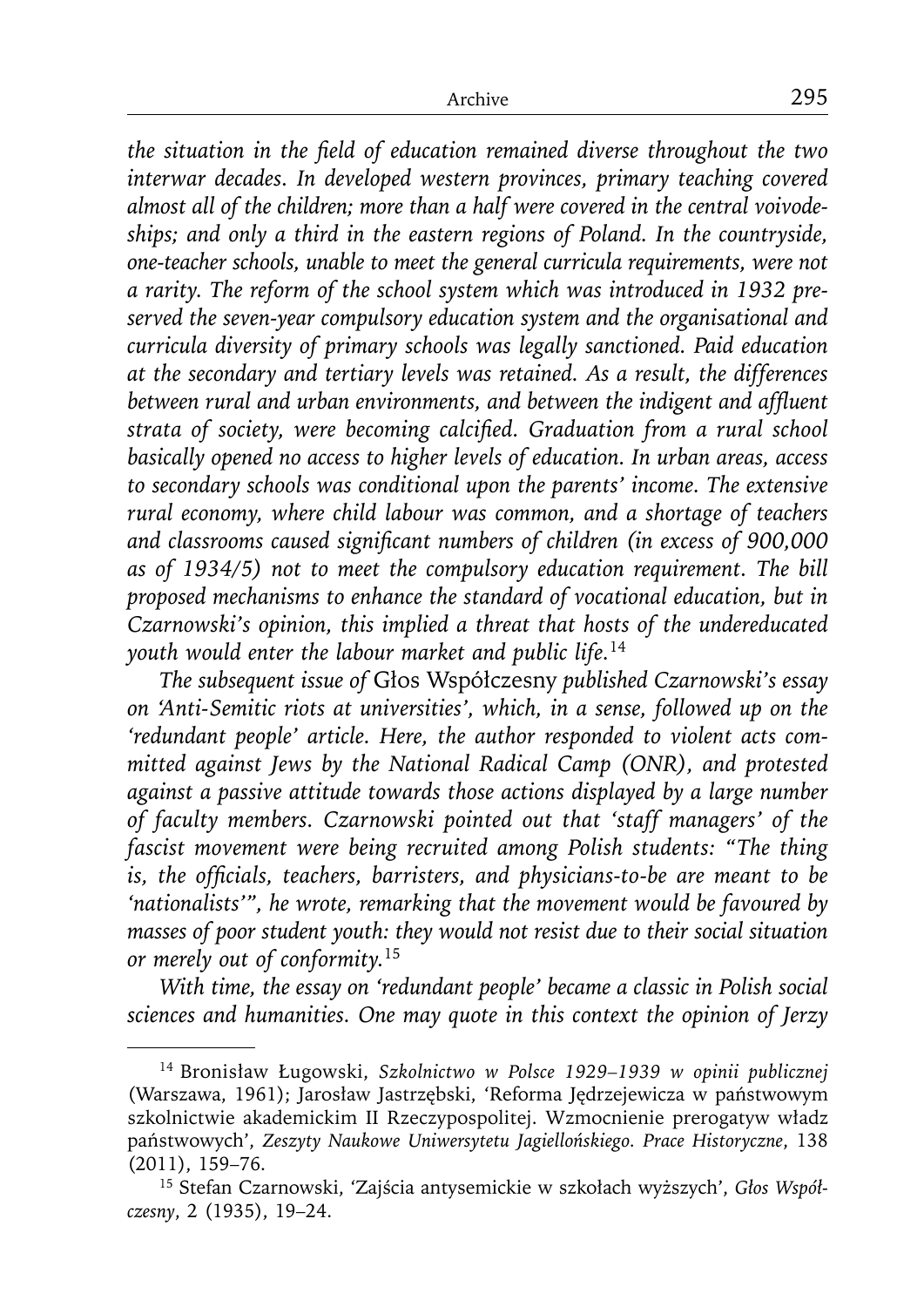*Szacki, the historian of sociological thought, who found Czarnowski's article particularly noteworthy because it showed the relationship between social science and current politics, along with the author's ability to discover general social mechanisms on the basis of observations of concrete phenomena. The essay under discussion offers interesting remarks related to the historical role*  of marginalised social groups - though such reflections were perhaps not quite *original, given the considerations proposed by Georg Simmel (1858–1918) or the Chicago School in sociology, to which Czarnowski refers in his text, specifi cally mentioning Frederic M. Thrasher (1892–1962).*<sup>16</sup> *Detached from its original political context, Czarnowski's 'redundant people' concept has all the same proved to be rather fertile as it originated a series of important historical studies, including Czarnowski's disciple Nina Assorodobraj's research on the origins of the working class in Poland.*<sup>17</sup> *Above all, however, 'redundant people' has become a figure of speech in Polish sociology and public discourse. Recently, it has been used by Zygmunt Bauman in his book,* Wasted Lives*, on social exclusion under the contemporary wave of globalisation.*<sup>18</sup>

*Joanna Wawrzyniak*

*trans. Tristan Korecki copyediting Aaron Law*

<sup>16</sup> Szacki, *Sto lat socjologii*, 98. Czarnowski discussed Thrasher's *The Gang: A Study of 1,313 Gangs in Chicago* (Chicago, 1927) at his seminar; inspired by the book, Nachuma Tenenbaum, a student of his, wrote her MA dissertation on juvenile crime in Warsaw (submitted in 1933); cf. Sułek, 'Droga Stefana Czarnowskiego', 86.

<sup>17</sup> Nina Assorodobraj, *Początki klasy robotniczej. Problem rąk roboczych w przemyśle polskim epoki stanisławowskiej*, foreword by Józef Chałasiński (Warszawa, 1946).

<sup>18</sup> Zygmunt Bauman, *Wasted Lives: Modernity and Its Outcasts* (Cambridge, 2003).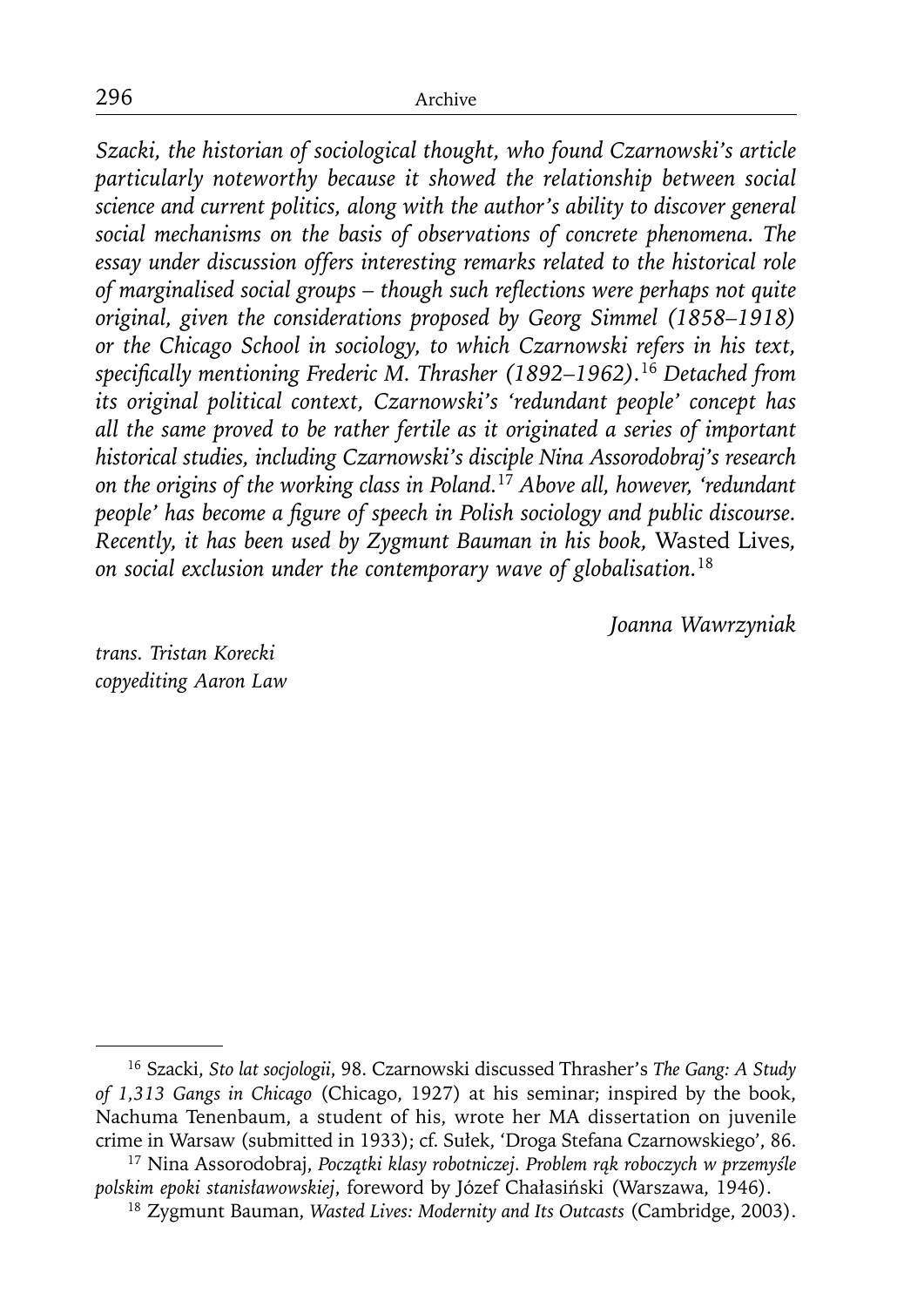## *Stefan Czarnowski*

## **REDUNDANT PEOPLE IN THE SERVICE OF VIOLENCE**

It is an accurate albeit simplistic idea that the petit bourgeoisie, threatened by the progress of the proletariat, then produces the so-called mass foundation for fascism, a form of political system where the monopolistic aims of capitalism (as it stands now-a-days) are most fully expressed. Still, even after the necessary refinements and corrections to elevate this idea to the level of a theory, there remain unexamined conditions contributing to the triumph of fascism. As we know, fascism is capable of proving victorious even in countries abounding in an immeasurably numerous, class-conscious, perfectly organised, great-industrial proletariat. This is what we have witnessed in Germany.

Our intent here is not to consider all these conditions. Let us confine ourselves to discussing just one of them  $-$  the one which, in our opinion, is very important in terms of the raw human material out of which fascism forges instruments for battle and victory. Namely, it is the existence of a sufficiently numerous social 'margin' to use Thrasher's terminology<sup>1</sup> – in other words, a sufficient number of declassed individuals who are without a defined social status and are, therefore, considered redundant from the standpoint of material and intellectual production and even in how they consider themselves.

The notion of the social margin ought not to be mistaken for the notion of the lumpen-proletariat. The margin extends to individuals or even entire groups who cannot possibly be regarded as the lumpenproletariat. Besides vagabonds and those living on casual labour, or

<sup>1</sup> Most likely Czarnowski refered to Frederic M. Thrasher, *The Gang: A Study of 1,313 Gangs in Chicago* (Chicago 1927). In this book Thrasher introduced the notion of gangland as a geographically and socially "interstitial to the more settled, more stable, and better organized portions of the city" (p. 22). As it is difficult to find a direct equivalent of the term 'interstitial' in Polish, Czarnowski spoke of the 'social margin' (*margines społeczny*).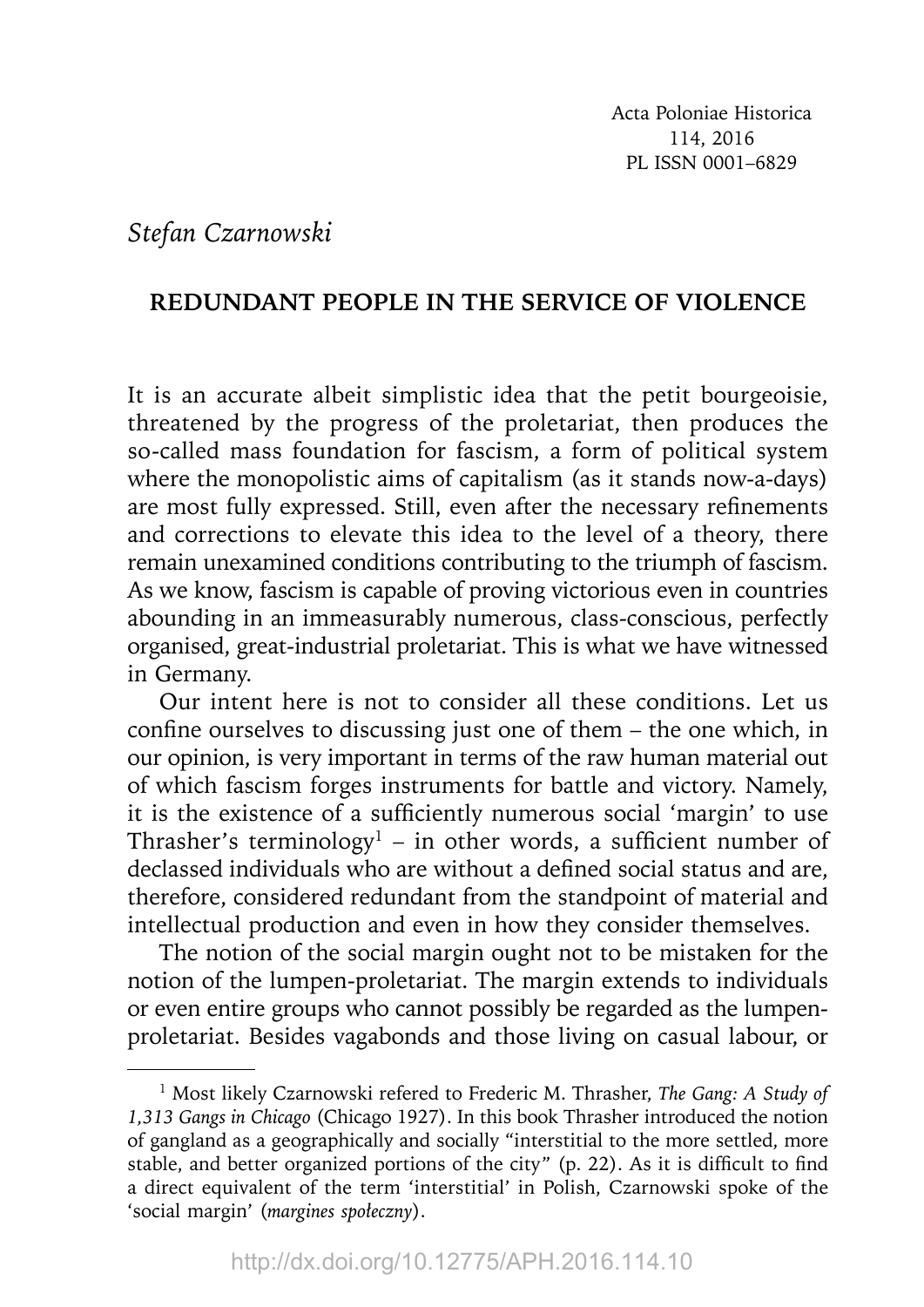mostly from charity, the margin includes professional criminals, along with honest people who, for whatever reason, colloquially speaking, 'cannot find a place for themselves in the world'. Thus, among them are young people from workers' families seeking jobs in vain, advanced school graduates from petit-bourgeois backgrounds who do not know what to do with their school diplomas, as well as the dispossessed ex-landowners from Ukraine seeking the patronage and assistance of wealthy relatives. Also belonging to the social margin are all those treated by the organised community as scroungers and intruders, who are slandered (at the very least) as having illegitimate ambition or inefficiency, or, not infrequently, accused of various improprieties, such as what is called 'wheeler-dealership', soliciting donations in the guise of loans, living on the border between honesty and criminality – in each case, a form of leeching off the social organism. Oh, how many accusations have we heard or read, targeting the unemployed: that they approach their social position as a profession, so that, whilst remaining jobless, they may live by the supposed grace of society! This, after all, in no way prevents the same organised community from maintaining a sense of pity towards social outcasts. Yet, the community demands of them that they recognize these 'charitable works' and resents it when the beneficiaries put forward their own demands. It is enough to cite, as an example, the indignation of the press in Warsaw toward the 'stubbornness' of starving jobless men who dared consider midday meals dispensed to them as something to which they were entitled and expressed their dissatisfaction with the poor quality of distributed foodstuffs.

It is not our purpose here to closely examine the issue of the social margin's emergence. It suffices to state that such a margin exists in each society where the means of production are 'bound', that is, captured by a kinship group, an estate, the Church, or an exclusive organisation of producers, regardless of the degree of technical, constitutional, or spiritual development. In Central Africa a marginal man in the form of a tribesman who for any reason has lost his relation with his family village has no other means for survival other than yielding to slavery, whoever the master is. Pre-classical Greece had its *thet*, unbound and living on his own; personally free but, for the reason of that freedom, destitute of any rights, accepted for work in times of need and then driven away, often without getting paid – because, being a free and thus right-less man, he had no-one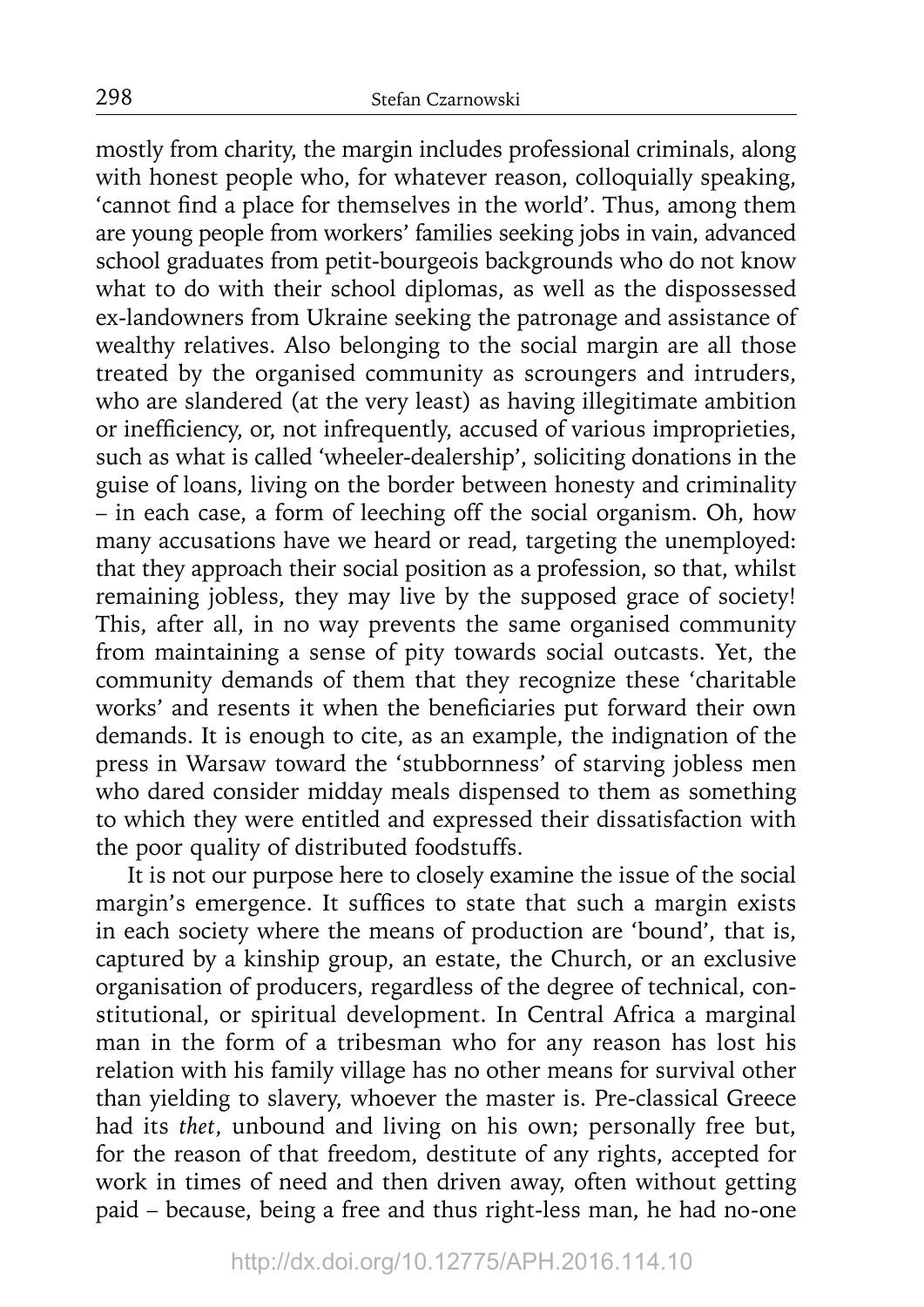to complain to. The Middle Ages knew various categories of *homines vagi*, beginning with ordained priests who, having abandoned their bishop or monastery, sold fake relics and amulets at crossroads and would oftentimes join bandit gangs as chaplains, the so-called *clerici acephali*. Among other categories of *homines vagi* were peasant fugitives from their masters, knights whose lords had lost their wealth, and the younger brethren of feudal landowners, who offered their arms to anyone whose gang could offer opportunities for plunder. And in Poland we also had the *łazęga*s (vagrants) or *ludzie luźni* – the *homines vagi*, or vagabonds of plebeian descent, as well as the *gołota* (landless nobility), who searched for opportunities to serve and often asked for alms. The 'deliberating estates' of the Sejm ineffectively attempted to subject these categories of people to the interests of the proprietor nobles; municipal guilds tried to obstruct their entry into town so that they would not drive down worker's pay; whilst the urban patriciate used these people many times to check the 'refractoriness' or impudence of the population of artisans.

In periods of stabilisation, these elements spend their lives on the margins of the community, living from hand to mouth; and, in spite of their exclusion, they are tolerated because they fulfill certain determined functions, which are considered necessary though they never enjoy recognition and sometimes are scorned outright. These functions are primarily socially unorganised services, of an occasional or private nature, or functions for which the community has not developed, nor managed to develop, any satisfactorily operating agencies or bodies. Such is the case, for instance, in a number of countries with respect to the safety of commodities transport: in China, and not only there, transports are entrusted to the care of robber gangs, who are obviously paid for the service – given the fact that police supervision is ineffective outside city limits. In Poland, Gypsies are a typically marginal social group. They are often accused of thievery, even of children and horses, the latter being so valuable for our peasants; accordingly, rural dwellers undertake special means of precaution whenever a Gypsy camp appears nearby. At the same time, their services as coppersmiths or boiler-makers, horse-doctors and fortune-tellers answer local demand. On the occasion of urgent needs for various kinds of seasonal agricultural work, such as haying, harvest, or vintage, the services of the people wandering across the country are willingly used. These same people are otherwise driven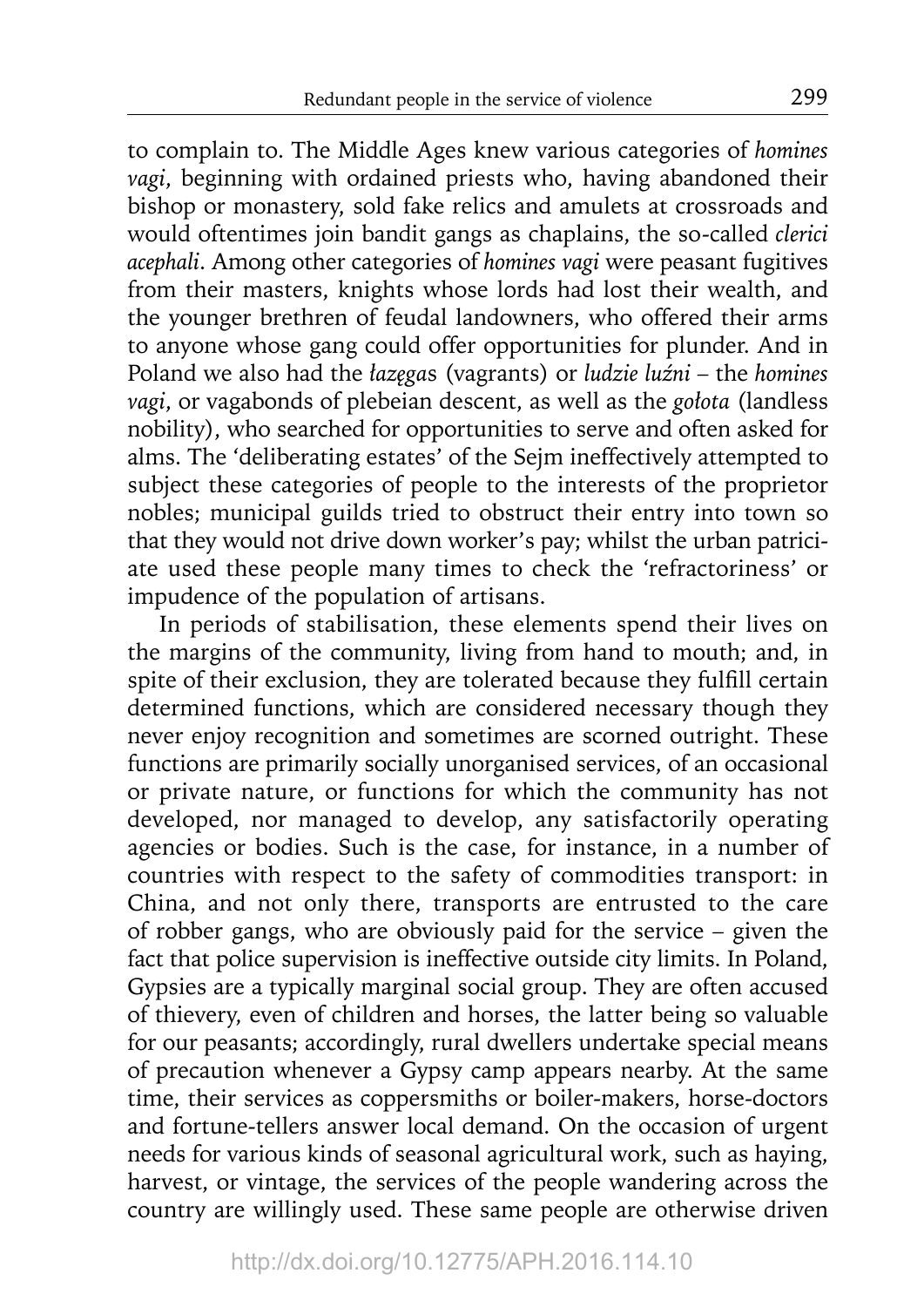away and denounced to public security officials as dangerous or at least disreputable drifters.

In the United States, gangsters are hired during general election periods to smash rallies or give political opponents a beating. We are aware that this is the case also in a number of European countries, and that in any large city including Warsaw, there are some taprooms where one can hire men to deliver private vengeance at any time. The intermittent services of the aforementioned elements, who find it hard to establish themselves in the world, are all the more frequently taken advantage of  $-$  often with an honest purpose in view, where developing a formal authority is not worth the effort. Examples seem unnecessary: each of us know of some people without permanent employment, socially not-classified, who earn their living rendering sporadic small services, such as keeping a place in line for somebody whose time is valuable, getting parcels to where they need to go, or opening car doors and unfolding umbrellas for well-dressed ladies getting out of the car.

Such is the case in times colloquially referred to as normal. However, in periods of great social and political change, we can see that the marginal elements gain enormously in importance, on one hand, as they multiply in number, and, on the other hand, as they become organised by capable forces who have the resources at their disposal to turn marginal elements into a battering ram to smash the established order.

History abounds with drastic examples of the great role which in peculiar moments marginal people have played after having been forcefully or voluntarily drawn into service of, let's say, entrepreneurs of political and economic change, a diverse group of unscrupulous seizers of power and territory. These outcasts are drawn into the service of the wealth-amassing classes who need an instrument with which to break the existing system into pieces and establish their own violent forces. Whose arms were used to carry out the Spanish crusade against the Moors? Did they not belong to the 'cadets' from French feudal houses who, with not a penny in their pocket nor oftentimes even their own armour or a horse of their own, came running from everywhere to join under the banners of the kings of Aragon, Castile, León, or of the counts of Barcelona, because they were invigorated by the hope to win spoils of war and  $-$  if they were lucky enough  $-$  to receive a wealthy feoff in the conquered lands? For many a 'cadet',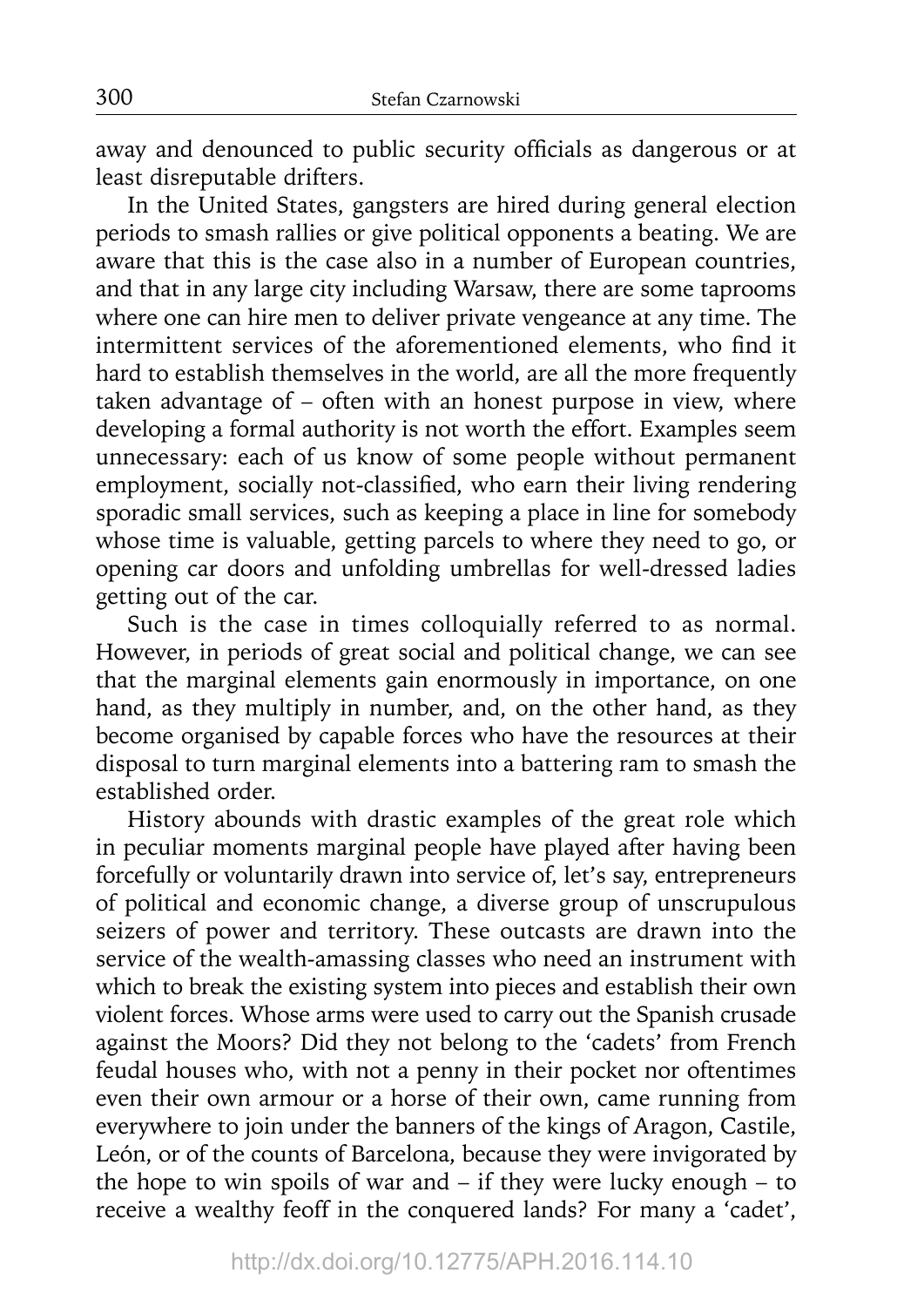the crusade was merely a great venture for the sake of which they had quit their daily job of robbery. The mercenary armies, that were used by thirteenth- and fourteenth-century rulers as a tool for breaking the resistance of the broad mass of tributaries and for laying the foundations of the edifice of absolute royal or ducal authority, were similarly composed of elements we refer to as 'marginal'. One could find everything amidst the ranks of a *gran' compagnie*: a vagabond; a professional thief; a *fratello* who has escaped from his monastery; a subject who, having abandoned his land and lord, has gone out to the wider world; a wandering textile worker who has grown weary of his work; an apprentice who has severed relations with his guild; a landless (*gołota*) nobleman; all in all, everything except for socially established people. Even among the commanders one meets at times similar people, one example being the famous Giovanni Acuto – that is, Jean de l'Aiguille, who was active in Italy spearheading an international team of soldiers: this English condottiere had once quit his original profession as a tailor in favour of a more profitable warfare and predatory enterprise. It is not at all necessary to underline that the line between this period's troops put at the service of one ruler or another and a gang of ruffians is rather fine. Such mercenary hirelings were called *routiers* in France not for nothing: 'people of the road' meant those who have been recruited among roamers and brigands brawling their way along the public roads. And it is not for nothing that the term 'condottiere', meaning a commander of an armed group renting his service, is equivalent to a 'lease-holding entrepreneur'. Offered an agreed-upon sum of money and an opportunity to plunder, a condottiere undertakes to execute a specific war performance, just as in our day a leader of a gangster crew undertakes the beating of an opposition party candidate's followers. Such men were instruments used under the authority of despots at the turn of the fourteenth century, like Philippe the Fair of France or Edward of England. It was exactly the same sort of people who were led to battle by the 'Black Prince', who crushed the might of local lords and the French realm in Guyenne and Gascony. And what of the Italian tyrants? Most of these 'princes' (*principi*) were rich lords who had crushed the republican communes with the power of mercenary squads. More often, though, they were simply condottieri who had served the cities' republicans until the moment they came to believe that it would be more convenient for them if they themselves became unrestricted rulers over the cities.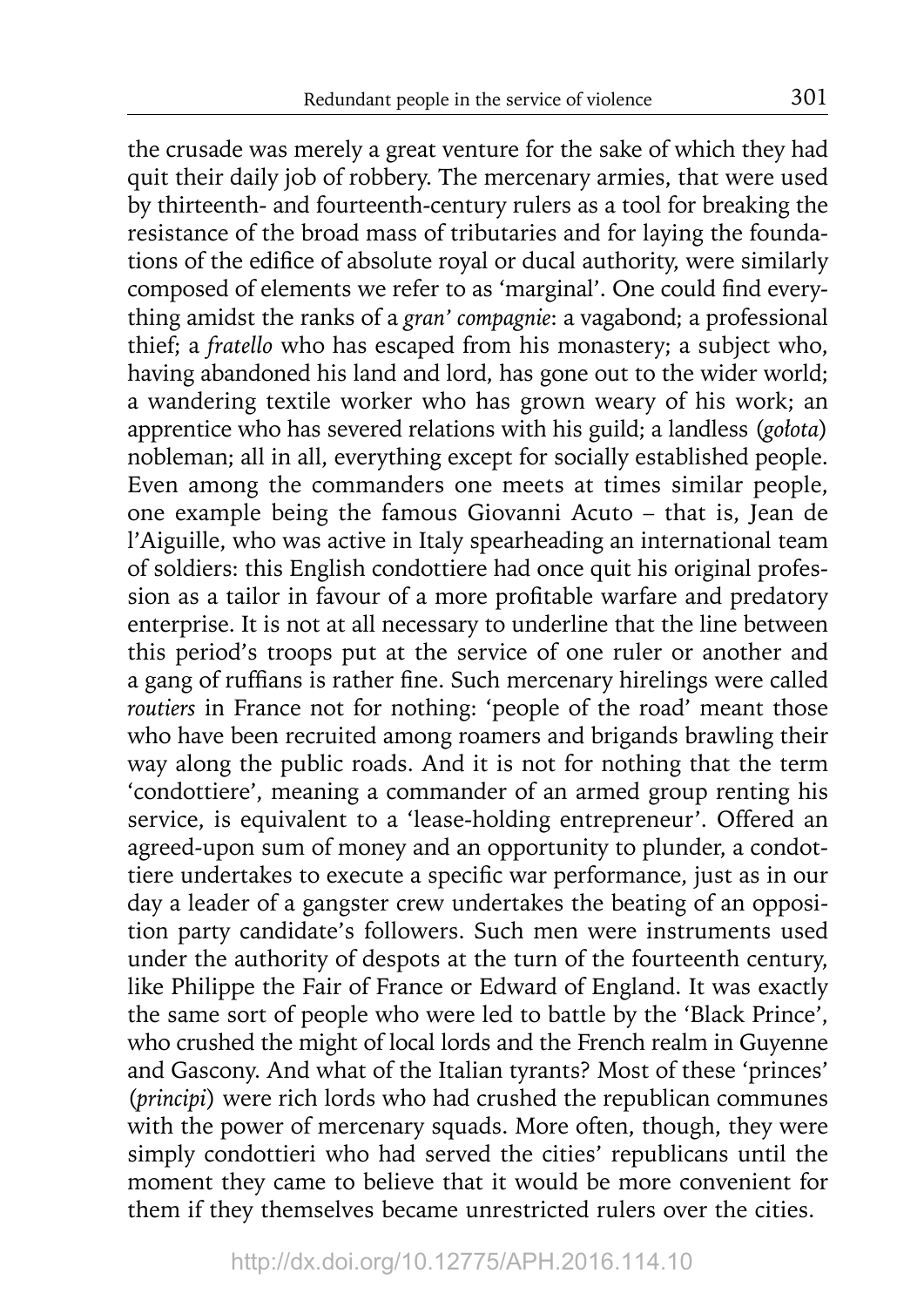In all the cases referred to, and in those (considerably more numerous ones) that might moreover be cited, we have to deal with very diverse elements as far as it concerns their background and nature, however the situation is formally identical in their relationship to the organised centres of a regular, or at least fairly stabilised, community. 'Marginality' is their shared feature and, in a formal approach, we deal with one general phenomenon, describable as a process of more or less violent reintegration of marginal elements into the group as organised by forces who are striving to expand their power and consolidate their rule. This is, indeed, an instance of reintegration, by creating space within a community for those who have had no recognised place therein ever before. Such was the case with military reforms pursued by Marius, which led to the replacement of the civic army normally formed in wartime, by a permanent army composed also of citizens who were indigent however and, therefore, enlisted for the sake of soldier's pay and a retirement pension. Ever since, military service became a profession in the Roman state, and the army became a tool the emperors used to crush the republic. There is one more notable observation: in all the cases we know of, the use of marginal people in smashing the previous status quo was preceded by a period of very intensive numerical multiplication of people on the social margins. Without reconsidering the historical reasons for this multiplication, we note only that it took place in conjunction with this aforementioned relationship: the monopolisation of the means of production and the restriction of the right to perform one's profession to the privileged classes.

We are presently undergoing a period of similar monopolisation and a similar, and very intense, multiplication of the social margin. Capitalist monopolisation has received extensive coverage in the literature, so we can consider ourselves excused for not discussing the issue in this short article. It suffices to note that in the area of our present interest, capitalist monopolisation manifests itself in the sustained exclusion of enormous masses from productive labour. Cartelisation leads to workshops getting closed down in the name of removing competitors. Rationalisation leads to limiting the numbers of workers. As a result, enormous masses of jobless people lose any hope for ever finding any sort of employment, and the youth, increasingly numerous year by year, find all doors closed before them. While young people are not regarded as unemployed – not included among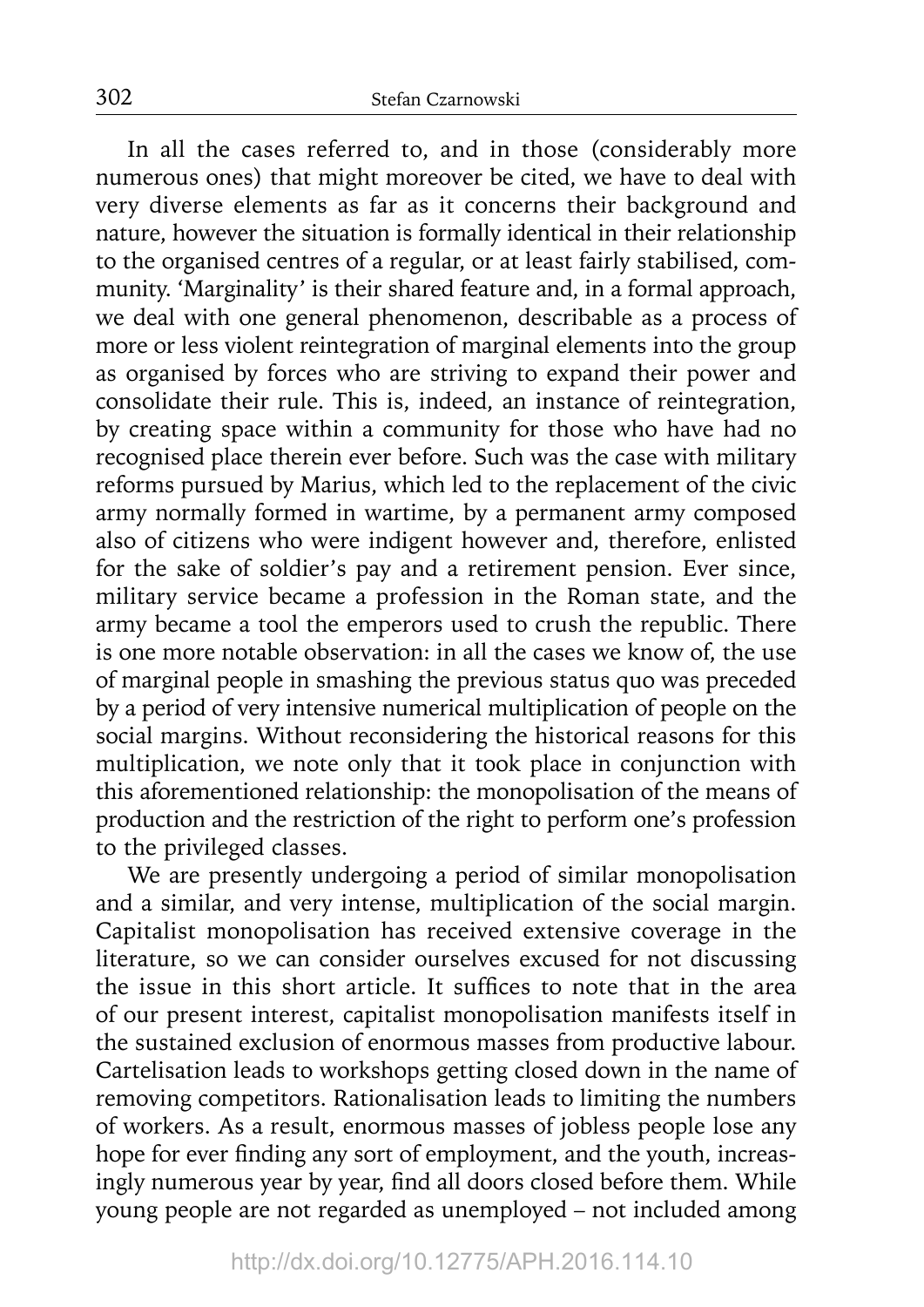those who have lost their jobs since these young people have never managed to start any work whatsoever – they are readily classed as 'redundant'. According to our tentative calculation, the number of youth ages 16 to 25, incapable of finding a place for themselves under the sun, will reach up to 1.5 million in five years' time in Poland alone. Such is the case only with those young people whose families have no established foundation of subsistence apart from manual labour or intellectual work. This is exceedingly more than the labour market could have absorbed even in the best conditions, comprehending that new generations will keep growing up. Meanwhile, regardless of the crisis which is not only situation-dependent but structural too, the development of present-day capitalism clearly trends toward an increasingly limited number of labour forces.

What we have to do with at this point is something completely different from either preserving a 'stand-by army of labour' that weighs upon the working fraction of the proletariat or facilitating the bourgeoisie's manoeuvres. What we have to deal with, namely, is the exclusion of the masses outside the bracket of the organised production-oriented group. What's more, one can boldly say that the point is a conscious policy of aiming at supplying fascism – rather than production – with disposable hands for use at the appropriate moment. We are observing some very telling moves, about which we will only mention those taking place in two areas: social insurance and education.

We are all well aware of the long-standing and increasingly intensive campaign started against unemployment insurance. Leaving financial arguments aside, we are only concerned with the fact that depriving a jobless individual of an allowance or reducing the rate to ridiculously small amounts inevitably leads to social demoralisation among the great masses of the unemployed. Research conducted in the West, which is not suspected of being biased in favour of the proletariat, has provided evidence that the average unemployed person considers him or herself a regular member of society, and not as socially diminished in one's own eyes as long as one receives an allowance not as alms but as an entitlement. In the case of losing the unemployment allowance, one very soon becomes a person who considers one's self outside the law, a redundant and scorned human being. An individual loses any sense of solidarity, even class solidarity, detesting everything and everybody and envying former workmates who did not lose their jobs.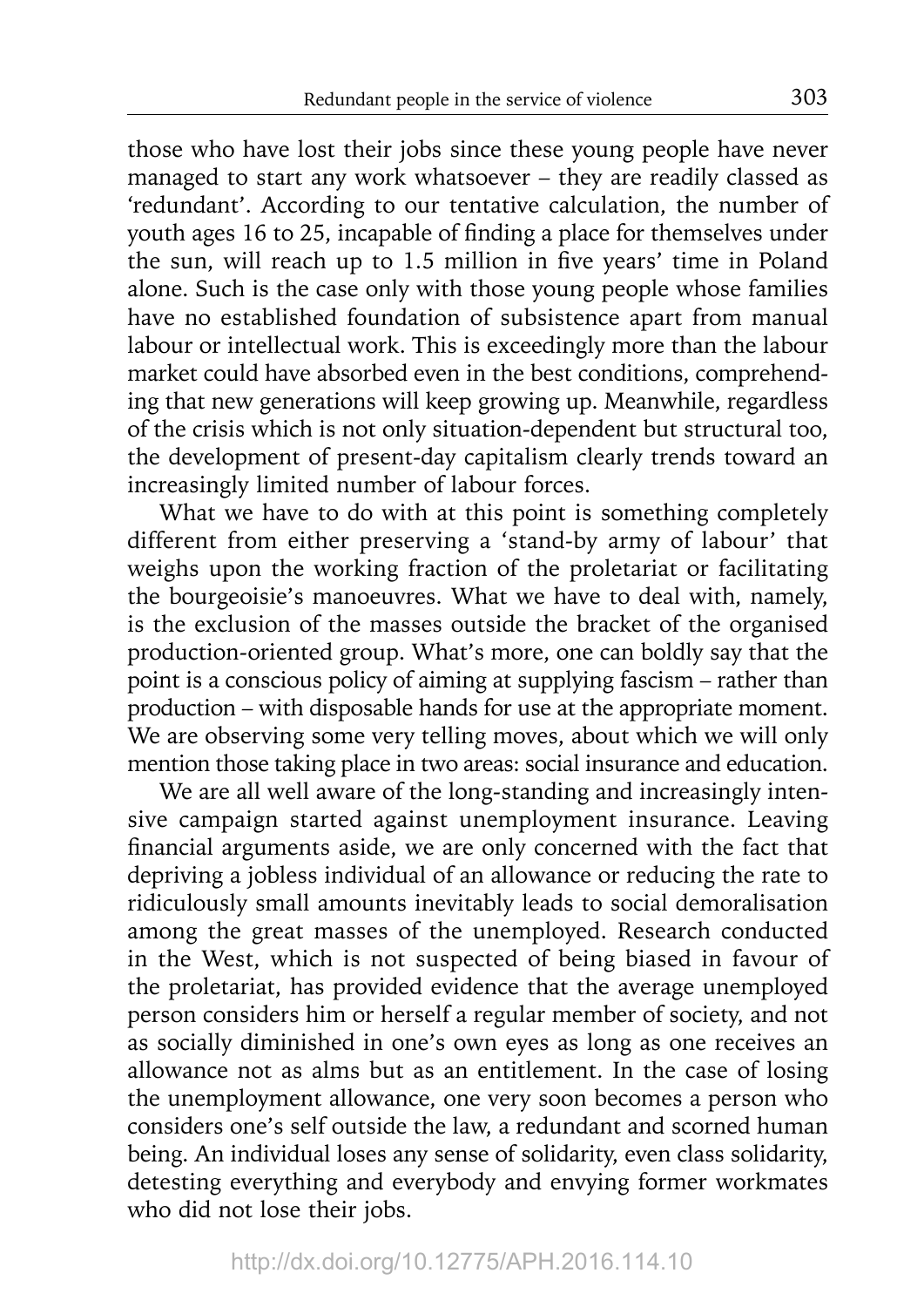One then becomes a detached individual, secluded amidst a crowd of similar individuals. Even faster, young people similarly become detached, like leaves from a tree tossed by the wind. They become a burden at home and often face the reproach that they are doing nothing. Nobody is willing to offer them employment. They do not have the means and nor the opportunities to learn or improve their skills. Extending the period of compulsory schooling and providing the financial resources necessary to satisfy this obligation would doubtlessly help protect the youth from early expulsion onto the streets while also diminishing the pressure they exert on the working proletariat. It is not for nothing that the International Labour Office and a number of workers', employees' and teachers' congresses have called for the extension of compulsory education and material aid to parents incurring a studying child's cost of living. What we are witnessing, though, is the implementation of school reforms that have resulted in a factual reduced period of education and the factual prevention of the wider masses from attaining a higher level of education. A whole range of schools with seven grade levels have been replaced by schools with four grades; junior high schools [*gimnazjum*s] have lost their two highest grades to senior high schools [*liceum*s]; as a result, a considerable fraction of young people with a secondary education will start seeking work earlier than before. The tendencies are to reduce the period of study at schools of higher education, which must lead to a larger number of graduates seeking work.

There is also a desire to limit the alleged overproduction of intelligentsia, which has already been reflected in limiting the number of admissions to many schools of higher education or to some of their faculties. As a result, a huge number of people have deviated or otherwise gone astray. Those, who once prepared themselves for higher education, were not admitted, and not being prepared for a practical life, nor having any profession, now run around seeking support from their acquaintances. In the name of restricting competition in technical, juridical, or medical professions, the number of declassed individuals gets multiplied; those who have graduated from lower, secondary, or higher education schools are offered unpaid internships and are afterwards replaced by other cost-free trainees.

These matters are too well known to make dwelling on them worthwhile. We are eyewitnesses to the formation of an army of derelicts, descending from the peasantry, the working-class, and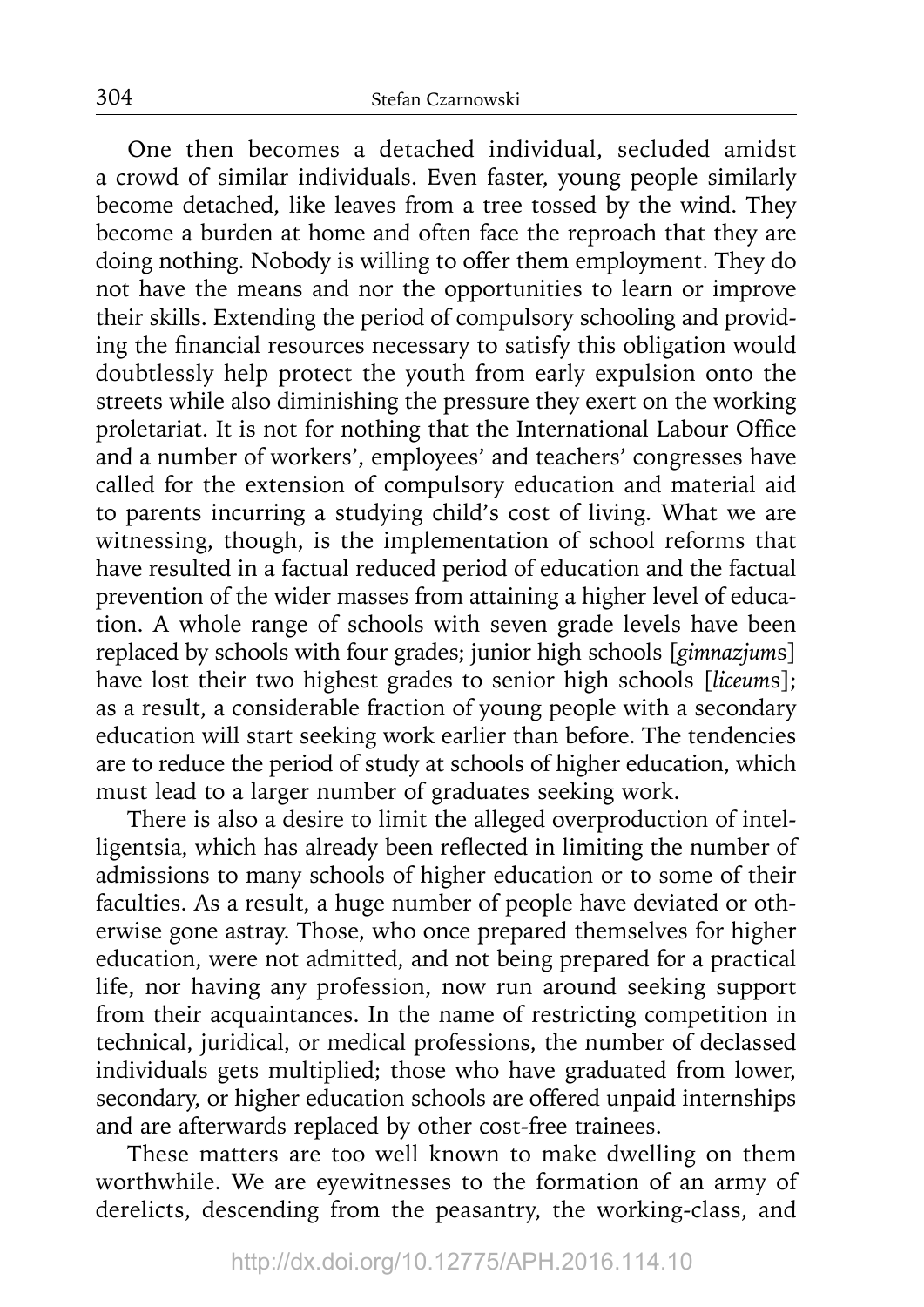the intelligentsia. The enormous, ever increasing, margin that to a growing extent, consists of young people full of youthful temper, has been inclined to generate in themselves an 'inferior value complex', and craves recognition for how they rank in contrast to those who have work, earn their own money, and enjoy public respect. Such people are necessary for fascism. It is among them that fascism recruits its armed gangs, its black-, brown-, or otherwise coloured shirts. Italian fascism organised the fighting squadrons that beat and dispersed factory-seizing workers from nowhere else but among unfinished students, hopeless candidates for government-service posts, and, particularly, the reservists demobilised after the war who – after several years spent in the battlefield trenches, had lost the habit of working but remained accustomed to discipline – found their work-benches occupied. It is also a known fact that Nazism, before the 1933 takeover, primarily organised unemployed young people who had no hope to find any employment whatsoever. Several court trials (which, clearly enough, were held before Hitler seized power) have revealed the composition of assault troops as well as their typical training methods. Those young men had parents with varied backgrounds: intellectuals, private officials, petty craftsmen, and quite a number of workers. The storm-troopers, each and every one of them, were young men without a defined job or occupation, who hung around the city looking for love affairs, street brawls and, possibly, some adventitious financial gain or food and drink. Some were permanent dwellers of homeless shelters; others, particularly if born into an intelligentsia family, got their feet wet as professional pimps; others still, a majority of them, were young lads who had found the reproaches they heard at home about their being a burden abominable, and had lost any hope that it would be worthwhile to try to find work. Assault troops became particularly alluring for these young men. Moving forward at first it meant a warm spot in a separate room within a public house with food and drink offered almost on a daily basis by more-well-off political friends who on their visit to the taproom considered it their duty to provide the brave assault-trooper with a pint of beer and at times a sandwich. Lastly, and primarily – apart from several dozen pfennigs of 'soldier's pay' from the organisation – it provided the feeling that you were partaking in some important matters, the ambience of collective self-praise, emblazoning oneself with advantages achieved over the 'commune', and, last but